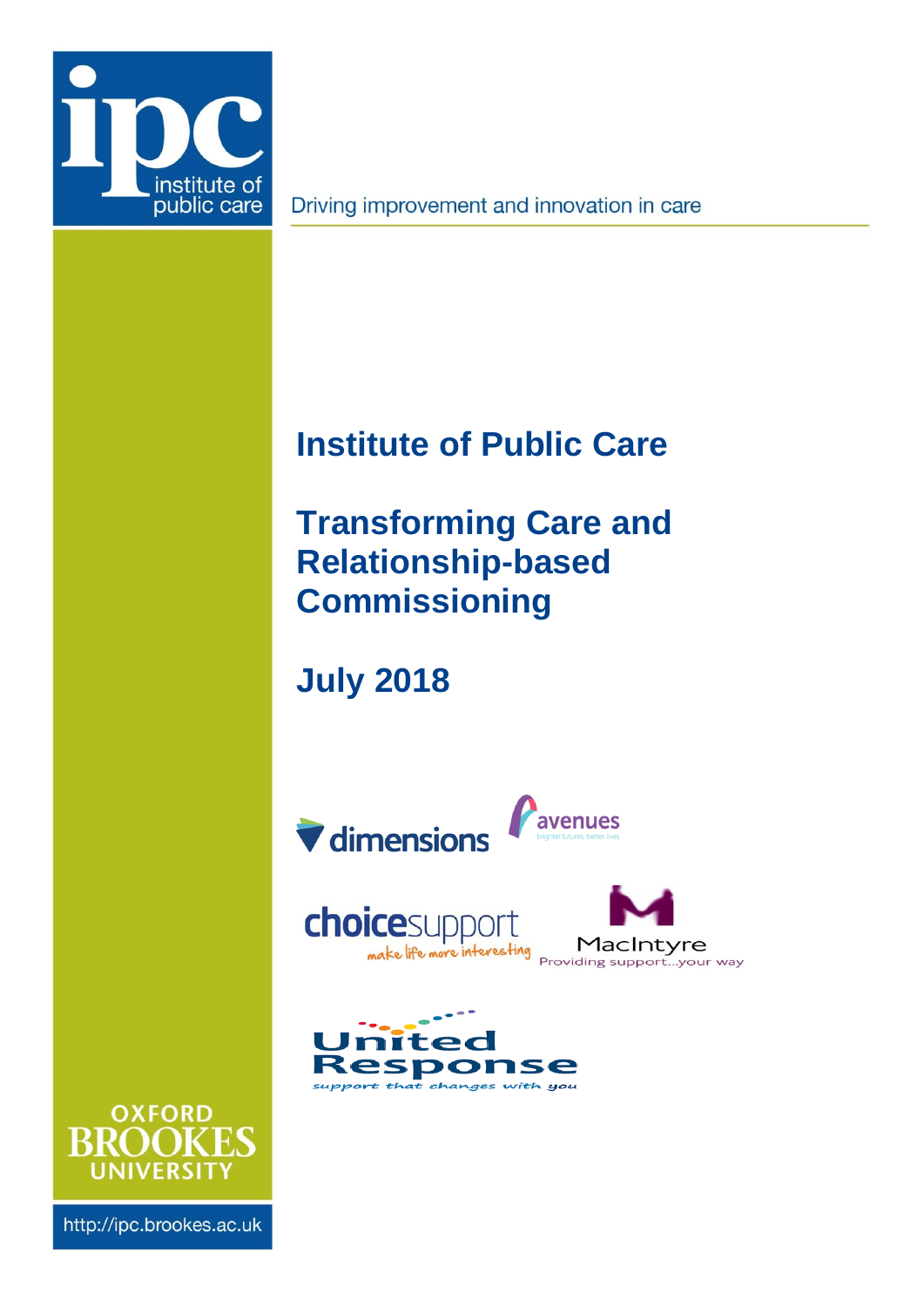## **[Institute of Public Care](#page-0-2)**

## **[Transforming Care and Relationship-based](#page-0-0)  [Commissioning](#page-0-0)**

## **1 Introduction**

People with learning disabilities and/or autism who display behaviour that challenges require a complex response from services to get their needs met. A complex response is a response that requires input from more than one service area (health, education, social care, housing). Furthermore, providers that have the skills to meet complex needs must also have the ability to work effectively with a complex system. The ability to work effectively with a complex system is dependent upon the values, attitudes and behaviours that both providers and commissioners across the system bring to the table. Relationship-based commissioning emphasises the need for commissioners and providers to have trusting, respectful relationships as only then will they be able to work proactively and flexibly with children, young people and adults with learning disabilities and/or autism, their families and the community to meet complex needs and achieve desired outcomes.

In 2015 NHS England, ADASS and LGA published the National Service Model as part of the National Transforming Care Plan<sup>1</sup>. The vision described in the model is one where there is a whole-system response to delivering high quality services and support for people. The National Service Model refers to the need for 'capable environments'<sup>2</sup> which are characterised by, among other things, positive social interactions and support to maintain relationships. These golden threads must transcend past service models to the commissioning and procurement of services if we are to achieve equal opportunities and quality of life outcomes for children, young people and adults who display behaviour that challenges. A quote from a commissioner sums this up:

*"The success in this lies not within systems and processes but within human connections, commitments, accountability and sustainable relationships that are non-adversarial."<sup>3</sup>*

IPC worked with Dimensions, Choice Support, MacIntyre, Avenues and United Response to identify good examples of commissioning from a provider perspective. By reflecting on the examples we identified a set of key principles. The providers and commissioners agree that relationship-based commissioning makes better use of finite resources; encourages innovation; allows safe places to share positive risk taking; creates greater flexibility and hence facilitates market shaping.

 $\overline{a}$ 

<sup>1</sup> NHSE, ADASS, LGA (2015) 'Supporting people with a learning disability and/or autism who display behaviour that challenges, including those with a mental health condition. Service model for commissioners of health and social care services.

<sup>2</sup> See: http://www.kcl.ac.uk/sspp/policy-institute/scwru/news/2014/newsfolder/McGill-et-al-Capableenvironments.pdf

<sup>3</sup> NHSE, ADASS, LGA (2015) 'Supporting people with a learning disability and/or autism who display behaviour that challenges, including those with a mental health condition. Service model for commissioners of health and social care services. Page 4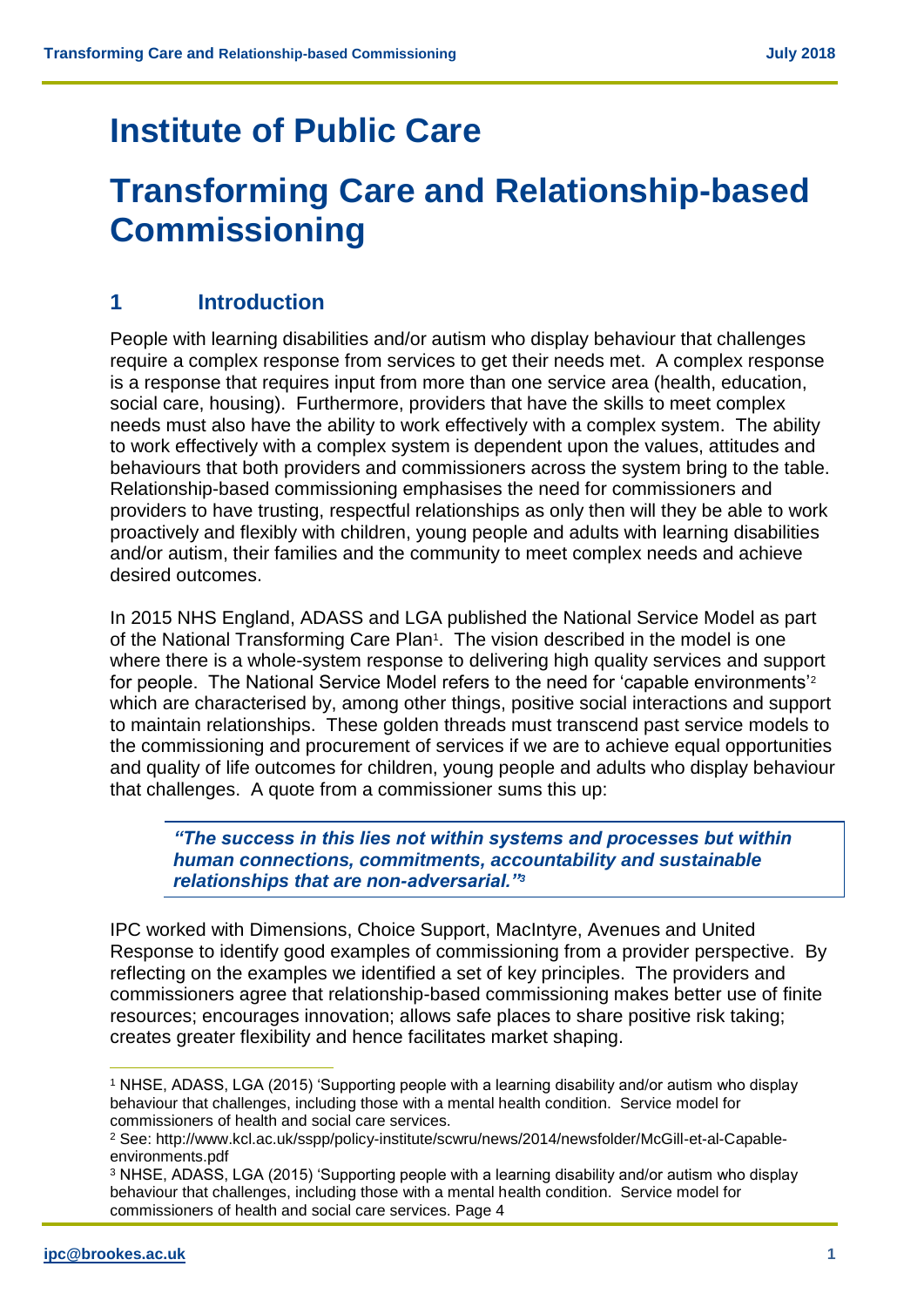### **2 What is Relationship-based Commissioning**

Relationship-based commissioning describes an approach to working in a collaborative way to provide complex responses to small numbers of people (and their families) with fluctuating needs. This requires commissioners to work with a small group of providers with specialist skills. To build trusting relationships with these providers to enable them to maximise flexibility to meet such fluctuating (at times even erratic) levels of need.

At the heart of relationship-based commissioning is the idea that we do our best work and hence achieve the best outcomes with people when we have good relationships. Good relationships are built on good rapport. We work best with people that we experience as warm, attentive and easy to relate to. Naturally no one experiences everyone they do business with as warm and attentive, but we do know that if you come across as warm and attentive you are more likely to build rapport and eventually trusting relationships.

Some people are able to build rapport naturally, while for others it is a skill they choose to develop. Either way, building rapport with providers is important but, a bureaucratic, complex or challenging system can erode rapport and hence we must be mindful about the processes and procedures we use in our business relationships. The usual way of doing things in the context of commissioning and procurement has not always resulted in good, respectful and hence effective relationships between commissioners and providers. This is due in part because commissioners and providers often see themselves as different, whereas rapport builds on features of sameness. Where there is a high degree of sameness we build rapport more easily.

Relationship-based commissioning aims to support providers/other partners and commissioners to find common ground and from it to build rapport moving them to relationships of support and trust which in turn enables them to provide complex responses in challenging contexts.

#### **Rapport Building Scale<sup>4</sup> (Starr, 2011)**



 $\overline{a}$ <sup>4</sup> Starr, J. (2011) 'The Coaching Manual' Pearson Education Limited: Edinburgh. p55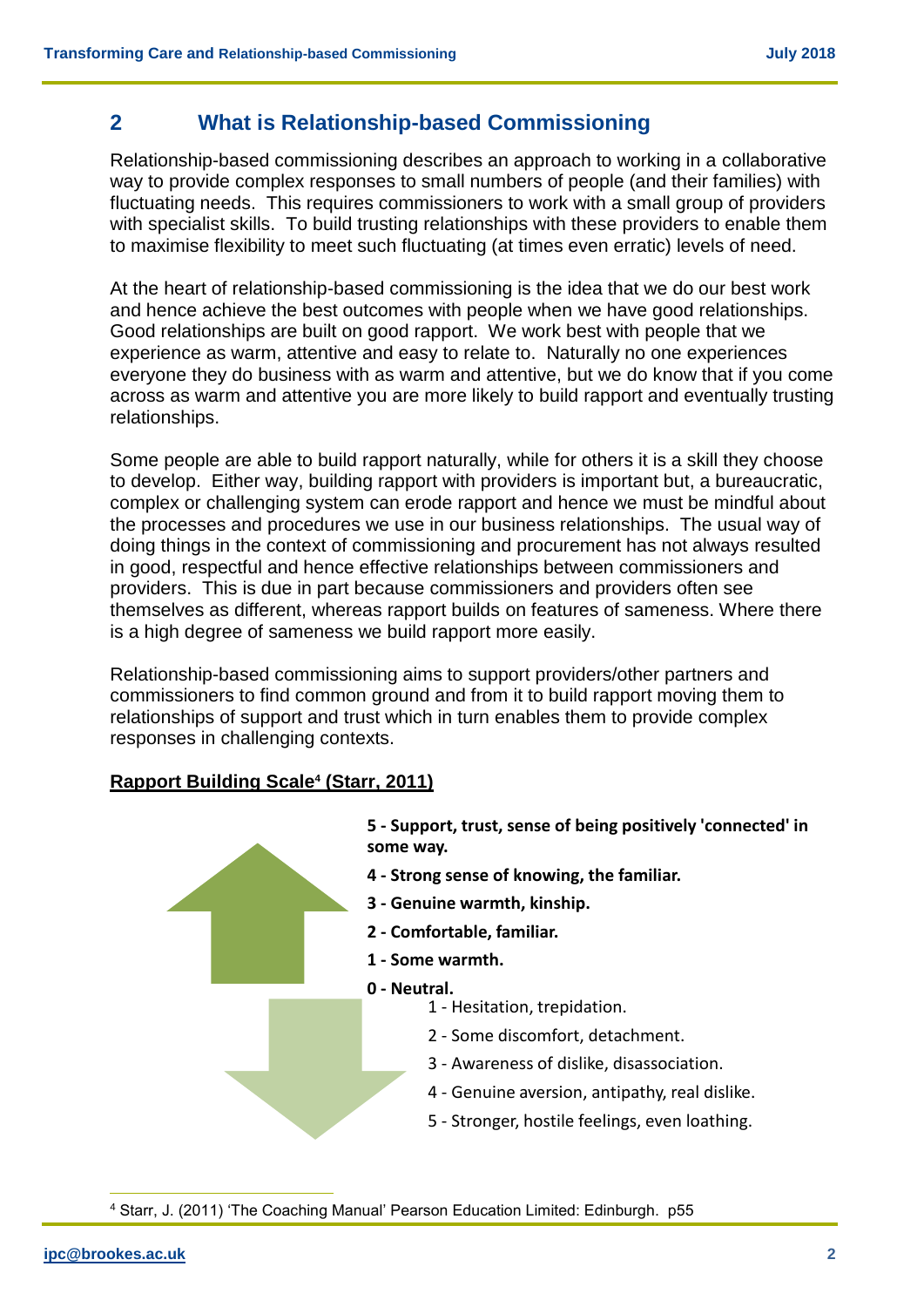### **3 Top tips from providers**

The top tips below describe what good commissioners do from the perspective of providers.

| Do test the market and use us to shape | <b>Don't</b> just write a specification and tell us |
|----------------------------------------|-----------------------------------------------------|
| your specification.                    | it's what you want.                                 |

#### **Good Practice**

- Describe the strategic needs of the cohort you are focusing on.
- **Write an outline proposal of how to meet those needs.**
- Send the proposal to providers for comment.
- Use the feedback to write the specification.
- Invite providers to meet face to face to discuss the specification, identify barriers and agree solutions.
- **Finalise specification and design tender process that reflects feedback.**

**Do** boundary out cost and procure quality **Don't** procure on price.

#### **Good Practice**

- As part of the market testing activities work with providers to agree what it costs to support the cohort you are focusing on.
- Take price out of the selection criteria but give some boundaries by agreeing floor and ceiling rates with providers.
- Don't base your decisions just on written bids. Once you have a short-list of providers arrange site visits that include speaking to frontline staff, people living in/ using the services and families.

| <b>Do</b> empower us to get on with the doing. | Don't constantly make us compete against<br>l each other. |
|------------------------------------------------|-----------------------------------------------------------|
|                                                |                                                           |

#### **Good Practice**

- Once you have procured your framework forget the scattergun approach to referrals.
- Agree the assessment methodology with providers and work with them to share the 'burden' of assessment as it is costly and time consuming. Don't make providers compete by getting them all to do an assessment not least because it is intrusive for the person with learning disabilities.
- There is enough work to go around and providers often work together, sharing ideas, matching people, matching staff. Build on this by creating a process where completed assessments are brought back to the framework and discussions held about which provider or collaboration of providers are best placed to work with the individual (being mindful that people with learning disabilities and their families always have the right to choose).